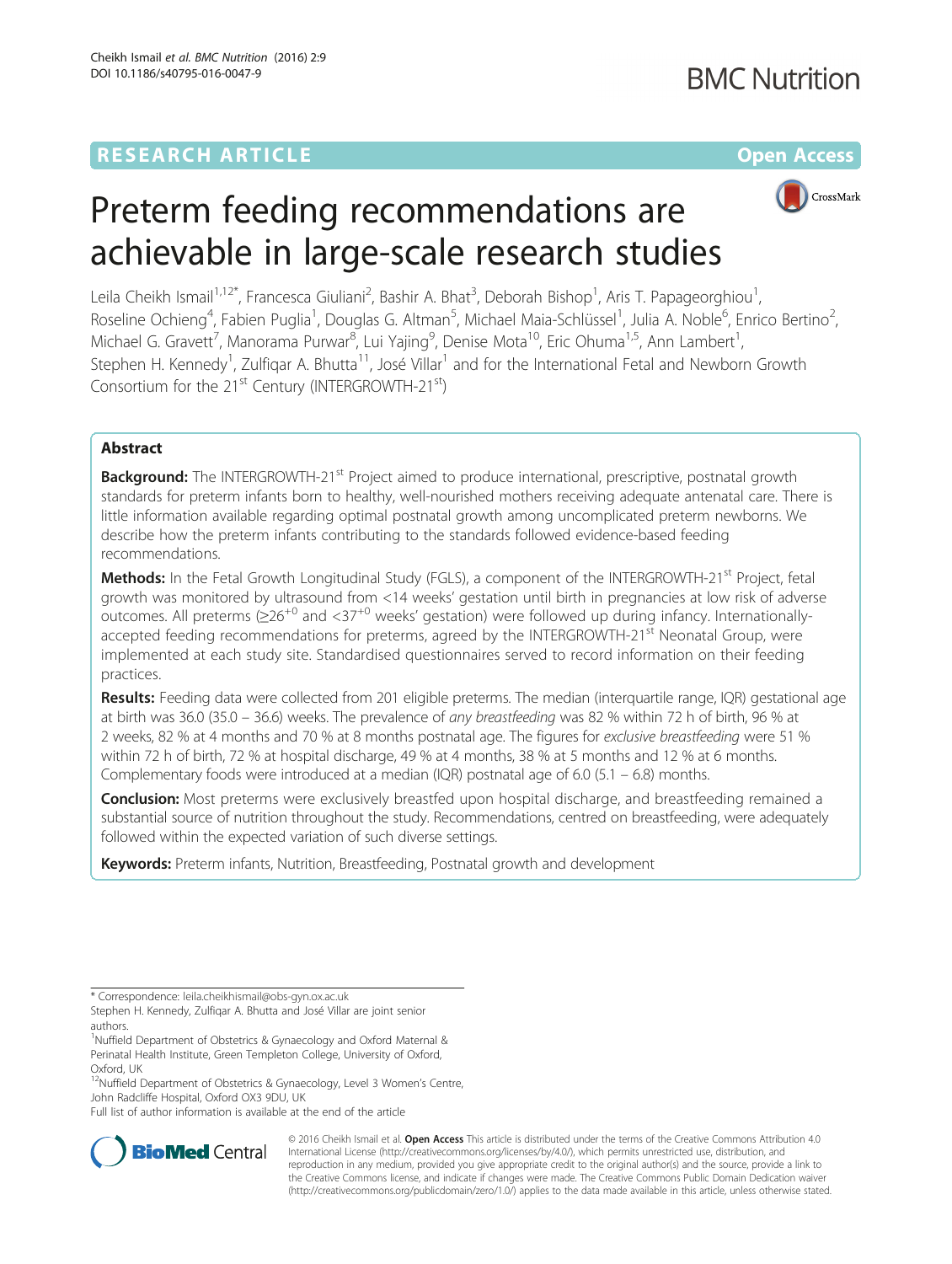#### Background

INTERGROWTH- $21<sup>st</sup>$  is a multi-country project to develop international, prescriptive standards for fetal growth, newborn size and preterm postnatal growth [\[1](#page-8-0)], to complement the existing WHO Child Growth Standards [\[2](#page-8-0), [3\]](#page-8-0). Such standards describe how individuals should grow, as opposed to reference charts that describe how individuals *have* grown at particular times and locations [[4](#page-8-0)]. The aim of the Postnatal Preterm Followup Study (PPFS), a component of the INTERGROWTH-21<sup>st</sup> Project was to construct prescriptive standards to monitor the postnatal growth of preterm infants following our a priori conceptual framework [\[4](#page-8-0)]. Using a similar approach to the WHO Multicentre Growth Reference Study (MGRS) [[2](#page-8-0), [3](#page-8-0)], we studied a cohort of uncomplicated, preterm infants born to healthy, well-nourished women from geographically diverse populations, who received adequate antenatal care and were at low risk of adverse maternal and perinatal outcomes, and who were not exposed to any known non-microbiological contamination or toxic substances [\[5](#page-8-0)].

Preterm infants are a heterogeneous group, varying by gestational age at birth and the severity of their comorbidities, many of which are associated with being born at a very early gestational age and growth restricted [\[6](#page-8-0)]. Some of the comorbidities are also probably associated with immature gastrointestinal function, resulting in an imbalance between rapid growth, nutrient supply and the adequacy of the metabolic response, occurring during the unplanned transition from trans-placental nutrition to oral feeding [[7, 8\]](#page-8-0).

There is controversy, both conceptually and at a practical level, about how best to feed preterms; hence, feeding practices vary among and within countries [\[9](#page-8-0)]. Some practices have been proposed, which should support a tissue accretion rate matching that of normal intrauterine growth. This approach assumes that the growth rate of a fetus of a comparable gestational age is desirable for the postnatal growth, development and long-term health of a preterm. However, such a pattern is seldom attained in preterm neonates, who almost always show a postnatal cumulative nutritional deficit and so-called 'extrauterine growth restriction' [\[10](#page-8-0)]. Feeding guidelines for term infants are based on the substantial benefits of breast milk, e.g. decreased rates of infection and mortality, and better long-term outcomes, including improved neurocognitive and cardiovascular development. There is increasing evidence that there are also important benefits to be gained from giving the mother's milk to sick and preterm infants in neonatal intensive care units [\[11](#page-8-0)]. However, their nutritional needs are different from those of term infants and should be evaluated carefully, especially bearing in mind the need to fortify human milk [[11\]](#page-8-0).

Therefore, in developing the preterm prescriptive growth standards, it was essential to ensure that the recommended feeding practices for optimal postnatal growth in preterms were implemented, including the provision of supplements and complementary foods when necessary. In this paper, we describe the breastfeeding and complementary feeding practices of the infants enrolled in PPFS.

# **Methods**

## Study design

INTERGROWTH-21<sup>st</sup> was a population-based project conducted between 2009 and 2014, in eight urban areas: the cities of Pelotas, Brazil; Turin, Italy; Muscat, Oman; Oxford, UK; Seattle, USA; Shunyi County, a suburban district of the Beijing municipality, China; the central area of the city of Nagpur (Central Nagpur), Maharashtra, India; and the Parklands suburb of Nairobi, Kenya [\[1](#page-8-0)].

All singleton, preterm newborns  $(226^{+0}$  to  $< 37^{+0}$ weeks' gestation) in the Fetal Growth Longitudinal Study (FGLS) component of INTERGROWTH-21<sup>st</sup>, whose intrauterine growth was monitored by ultrasound, were eligible for PPFS. The detailed methodology has been published elsewhere [[1\]](#page-8-0). Briefly, infants contributing to the standards must have: a) been free of major congenital malformations and severe neonatal conditions associated with impaired postnatal growth; b) received standardised, evidence-based care [[12](#page-8-0)], and c) been exclusively or predominantly breastfed according to current recommendations. To achieve this goal, the INTERGROWTH-21 $^{\rm st}$ Neonatal Group developed, before the study commenced, a set of minimum recommendations for neonatal and postnatal care, based on current practice and recent publications (Table [1](#page-2-0)) [\[12](#page-8-0)–[15](#page-8-0)]. Their feeding recommendations promoted exclusive breastfeeding by the time of hospital discharge and up to 6 months of age, consistent with the recommendations of WHO that have been adopted widely. Food source recommendations were, in order of preference, breastfeeding or expressed breast milk, donor human milk, and preterm formula. Guidelines for the initiation of milk feeding and progression volumes, and the use of nutritional supplements and fortifiers were provided [[12, 15\]](#page-8-0).

#### Data collection

Follow-up visits were scheduled 48–72 h after birth, every 2 weeks (i.e. 2 weeks  $\pm 2$  days,  $4 \pm 3$ ,  $6 \pm 4$ , and 8 weeks  $\pm$  5 days from birth) during the first 8 weeks after birth, then every 4 weeks (i.e. 3 months  $\pm$  9 days,  $4 \pm 12$ ,  $5 \pm 15$ ,  $6 \pm 18$ ,  $7 \pm 21$ , and 8 months  $\pm 24$  days after birth) until 8 months of postnatal age. Standardised questionnaires, used at each visit, recorded feeding practices and morbidity (available from [www.inter](http://www.intergrowth21.org.uk)[growth21.org.uk](http://www.intergrowth21.org.uk)). Mothers were asked to recall the food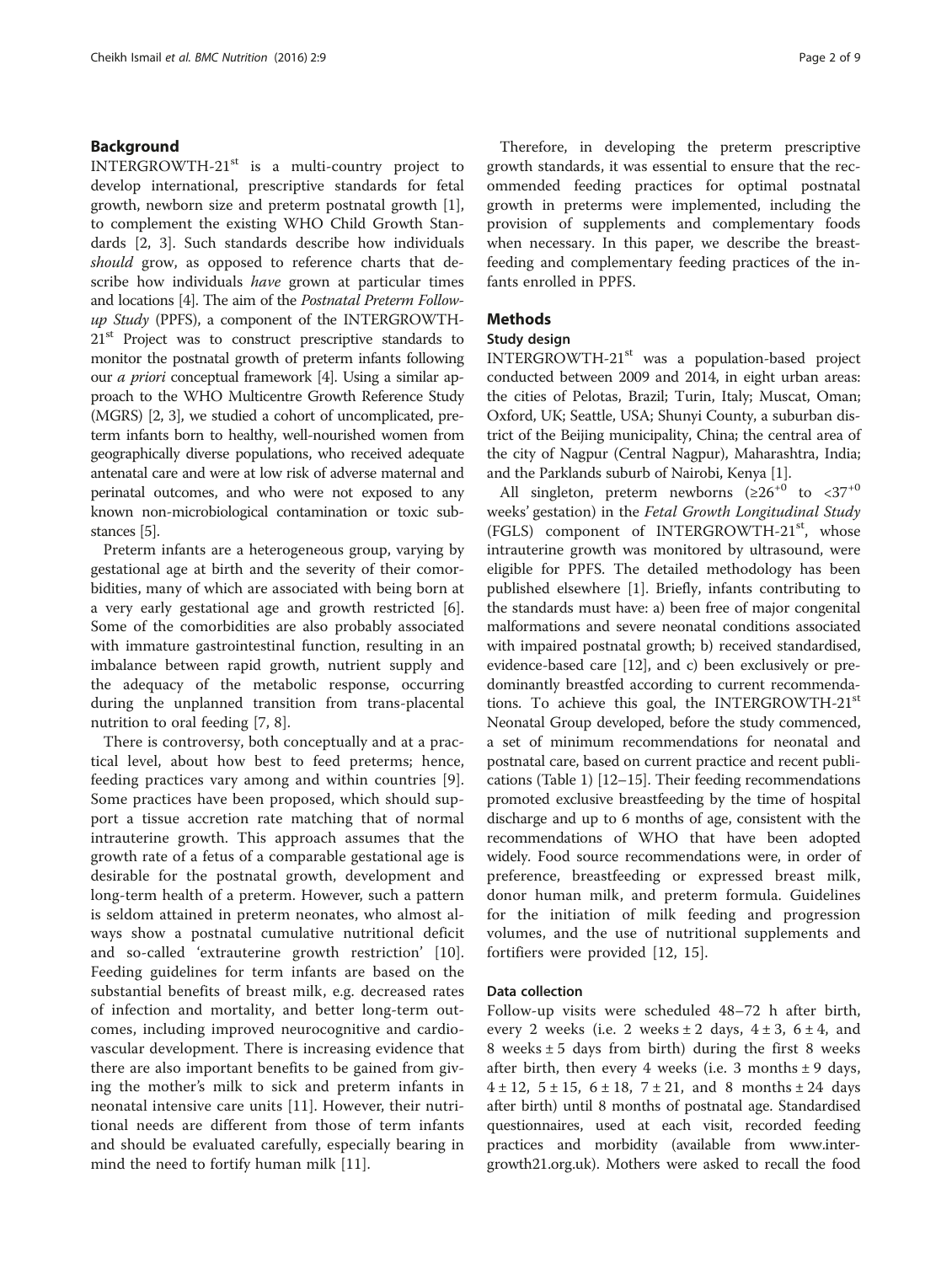<span id="page-2-0"></span>Table 1 Evidence-based recommendations used in Preterm Postnatal Follow-up Study of the INTERGROWTH-21<sup>st</sup> Project

The overall goal of this guideline is to promote exclusive breastfeeding of the preterm infant by the time of hospital discharge.

| What to feed, in order<br>of preference | 1. Mother's own milk from the breast.<br>2. Mother's expressed breast milk.<br>3. Donor human milk, if available.<br>4. Preterm formula.                                                                                                                                                                                                                                        |
|-----------------------------------------|---------------------------------------------------------------------------------------------------------------------------------------------------------------------------------------------------------------------------------------------------------------------------------------------------------------------------------------------------------------------------------|
| How to feed                             | Orogastric feeding is preferred over a<br>nasogastric tube, especially if the infant<br>has increased work of breathing.<br>Continuous, over-bolus feeds not<br>recommended, no strong evidence for this.<br>Infants should be encouraged to suck at the<br>breast once sucking behavior is observed.                                                                           |
| Feed volume                             | Start with approximately 80 ml/kg per day.<br>Increase by 10-20 ml/kg per day to a<br>maximum of approximately 160-180 ml/kg<br>per day by the end of the first week of life.                                                                                                                                                                                                   |
| Feed progression                        | Most infants >32 weeks' gestation will<br>tolerate maintenance enteral feeds from the<br>first day of life.<br>Infants <32 weeks' gestation should be<br>introduced to small amounts of trophic feeds<br>(10-24 ml/kg per day) on first day of life.<br>Infants >32 weeks' gestation are likely to<br>tolerate faster increases in volume.                                      |
| Human milk<br>supplementation           | Vitamin D: 400 IU per day.<br>Phosphorus & calcium:<br>some evidence for reducing metabolic<br>bone disease in infants weighing <1,500 g.lron:<br>2 mg/kg per day, start by 8 weeks of age.<br>Multi-component fortifiers: Associated with<br>short-term increases in weight gain, linear<br>growth and head growth. No evidence for I<br>ong-term benefits or adverse effects. |
| Duration of exclusive<br>breastfeeding  | 6 months in low birth weight infants<br>accompanied by iron supplementation.                                                                                                                                                                                                                                                                                                    |

types consumed, methods of feeding, use of vitamin and mineral supplements, and dietary intake of their infant in the 24-h period preceding the visit, using an Infant Food Recall (IFR) questionnaire. If their diet on that day was atypical (e.g. due to illness or travelling), mothers were asked to recall the last typical day. Anthropometric measurements (weight, length and head circumference) were taken as in WHO MGRS [[16](#page-8-0)].

#### Variable definitions and classifications

Feeding practices were defined according to WHO indicators [[17\]](#page-8-0). Exclusive breastfeeding refers to exclusive human breast milk with no other foods or liquids (including water), except oral rehydration solution and drops/syrups of vitamins, minerals or medicines. Predominantly breastfed refers to breast milk as the main source of nourishment but additional water or waterbased drinks, such as teas or infusions, fruit juice or ritual fluids, were offered. Partial breastfeeding refers to some breast milk as well as other foods or food-based fluids, such as formula milk or weaning foods. Formula and other liquids refer to predominantly received standard-, preterm-, high-energy-, soy-based-, hydrolysed-, or other special- formulas for preterm and low-birthweight infants, plus water, fruit or vegetable juice, tea or sweetened drinks.

Complementary foods included all semi-solid or solid foods besides milk or formula, except water, fruit or vegetable juice, tea and sweetened drinks and were categorised into seven groups: grains, roots and tubers; legumes and nuts; dairy products; flesh foods; eggs; vitamin A-rich fruits and vegetables; and other fruits and vegetables.

#### Data analysis

The mean and standard deviation (SD), or median and interquartile range (IQR), were used to describe continuous variables, and percentages for categorical variables. Where appropriate, the infants were categorised according to gestational age into early  $( $34^{+0}$  weeks' gestation)$ and late  $(≥34<sup>+0</sup>$  to  $≤37<sup>+0</sup>$  weeks' gestation) preterms.

#### Ethical approval and consent

The INTERGROWTH-21<sup>st</sup> Project was approved by the Oxfordshire Research Ethics Committee "C" (reference 08/H0606/139), the research ethics committees of the individual participating institutions, and the corresponding regional or national health authorities where the project was carried out. We obtained institutional consent to use routinely collected data and women gave oral consent.

### Results

In total, 224 preterms were born in FGLS. Of these, 201 (99 boys and 102 girls) were alive, free of congenital malformations and enrolled in PPFS. The distribution of the 201 preterm newborns across sites was: Brazil = 18 %; China = 9 %; India = 15 %; Italy = 12 %; Kenya = 15 %; Oman = 15 %;  $UK = 11$  %, and  $USA = 5$  %. We documented feeding practices of these infants during their first 8 months after birth.

Most mothers (45.3 %) were aged 25–30 years and 72.6 % were nulliparous; 30.4 % had pregnancy-related and 19.9 % non-pregnancy-related complications (Table [2](#page-3-0)). Of those with pregnancy-related complications, the most common were pregnancy-induced hypertension (8.5 %), vaginal bleeding >27 weeks' gestation (5.5 %), gestational diabetes (5.0 %), and pre-eclampsia (3.0 %) (data not shown). At birth, the mean (SD) birthweight was 2,452 (519) g, length 45.6 (2.7) cm, and head circumference 31.7 (1.8) cm (Table [2\)](#page-3-0). The population was mostly composed of late preterm infants, as the median gestational age (GA) was 36 weeks (IQR 35.0 - 36.6).

Forty-seven percent of newborns were admitted to an intensive or special care unit after birth for respiratory support (10.1 %), surfactant treatment (2.4 %) or tube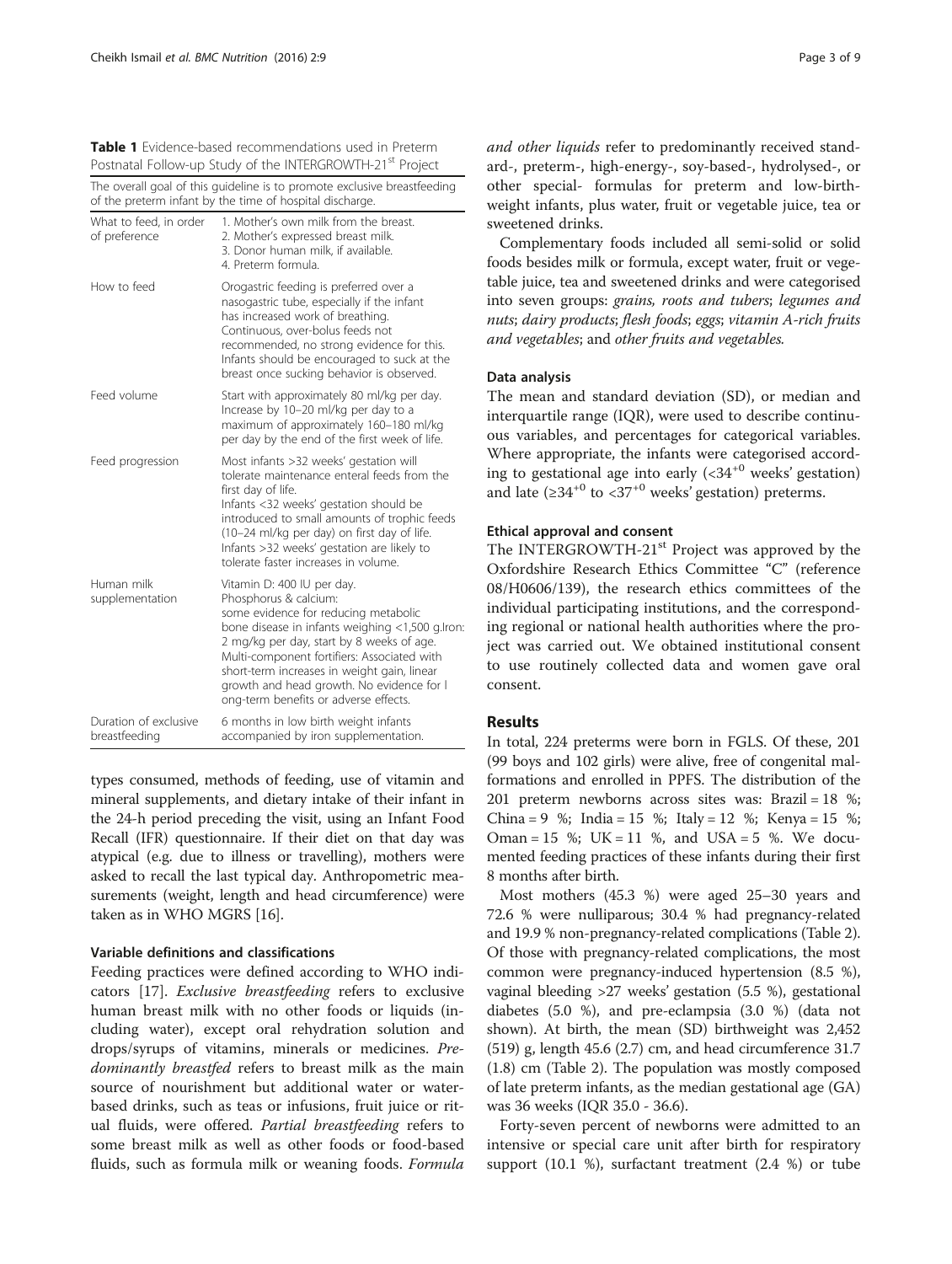<span id="page-3-0"></span>Table 2 Neonatal and maternal characteristics

| Variables                                                        | $N(N = 201)$   | Value                |
|------------------------------------------------------------------|----------------|----------------------|
| Maternal                                                         |                |                      |
| Mother's age at delivery (%)                                     |                |                      |
| $19 - 24$                                                        | 38             | 18.9                 |
| $25 - 30$                                                        | 91             | 45.3                 |
| $31 - 36$                                                        | 72             | 35.8                 |
| Parity (%)                                                       |                |                      |
| $\mathbf 0$                                                      | 146            | 72.6                 |
| 1                                                                | 41             | 20.4                 |
| 2 or more                                                        | 14             | 7.0                  |
| Pregnancy-related complications (%)                              | 61             | 30.4                 |
| Non-pregnancy-related complications (%)                          | 40             | 19.9                 |
| Neonatal                                                         |                |                      |
| Girls (%)                                                        | 102            | 50.7                 |
| Gestational age at birth (weeks) (median, IQR)                   | 201            | $36.0$ (35.0 - 36.6) |
| Early preterm, <34 weeks (%)                                     | 28             | 13.9                 |
| Late preterm, ≥34 weeks and <37 weeks (%)                        | 173            | 86.1                 |
| Birthweight (g) <sup>a</sup> (mean $\pm$ SD) <sup>a</sup>        | 200            | 2452 (±519)          |
| Head circumference $(cm)^a$ (mean $\pm$ SD) <sup>a</sup>         | 193            | $31.7 (\pm 1.8)$     |
| Length $(cm)^a$ (mean $\pm$ SD) <sup>a</sup>                     | 191            | 45.6 $(\pm 2.7)$     |
| Apgar at 5 min (mean $\pm$ SD) <sup>a</sup>                      | 200            | $9.2 \ (\pm 0.9)$    |
| Days until hospital discharge (median, IQR)                      | 201            | $4.0$ (2.0 - 8.0)    |
| Intensive/special care unit admission > 1 day (%)                | 82             | 40.7                 |
| Tube feeding or parenteral nutrition (%)                         | 44             | 21.9                 |
| Hyperbilirubinemia (%)                                           | 46             | 22.9                 |
| Respiratory distress syndrome (%)                                | 21             | 10.4                 |
| No oral feeds for >24 h but <7 days (%)                          | 24             | 11.9                 |
| Transient tachypnea of the newborn (%)                           | 30             | 14.9                 |
| Hypoglycemia (%)                                                 | 16             | 8.0                  |
| Apnea of prematurity (%)                                         | 14             | 7.0                  |
| Anaemia requiring transfusion (%)                                | 2              | 1.0                  |
| Patent ductus arteriosus requiring pharmacological treatment (%) | 4              | 2.0                  |
| Hypotension requiring inotropic treatment or steroids (%)        | 3              | 1.5                  |
| Bronchopulmonary dysplasia (%) <sup>b</sup>                      | 1              | 0.5                  |
| Other infection (%)                                              | $\overline{2}$ | 1.0                  |
| Meconium aspiration with respiratory distress (%)                | 1              | 0.5                  |
| Intraventricular hemorrhage grade I-II (%)                       | 2              | 1.0                  |
| Retinopathy of prematurity (%)                                   | 1              | 0.5                  |
| Pneumonia/Bronchiolitis (%)                                      | 5              | 2.5                  |
| Stoppage of enteral feeding for >3 consecutive days (%)          | 2              | 1.0                  |

<sup>a</sup> Missing data b With normal growth and development

feeding/parenteral nutrition (34.3 %). The most common neonatal problems were hyperbilirubinemia (22.9 %), respiratory distress (10.4 %), lack of oral feeding for >24 h (11.9 %), and transient tachypnea (14.9 %). The median

(IQR) length of stay at special care units was 4.0 (2–8) days; three (1.5 %) preterms stayed in hospital for ≥60 days (data not shown). As expected, most of the postnatal morbidities known to be related to severe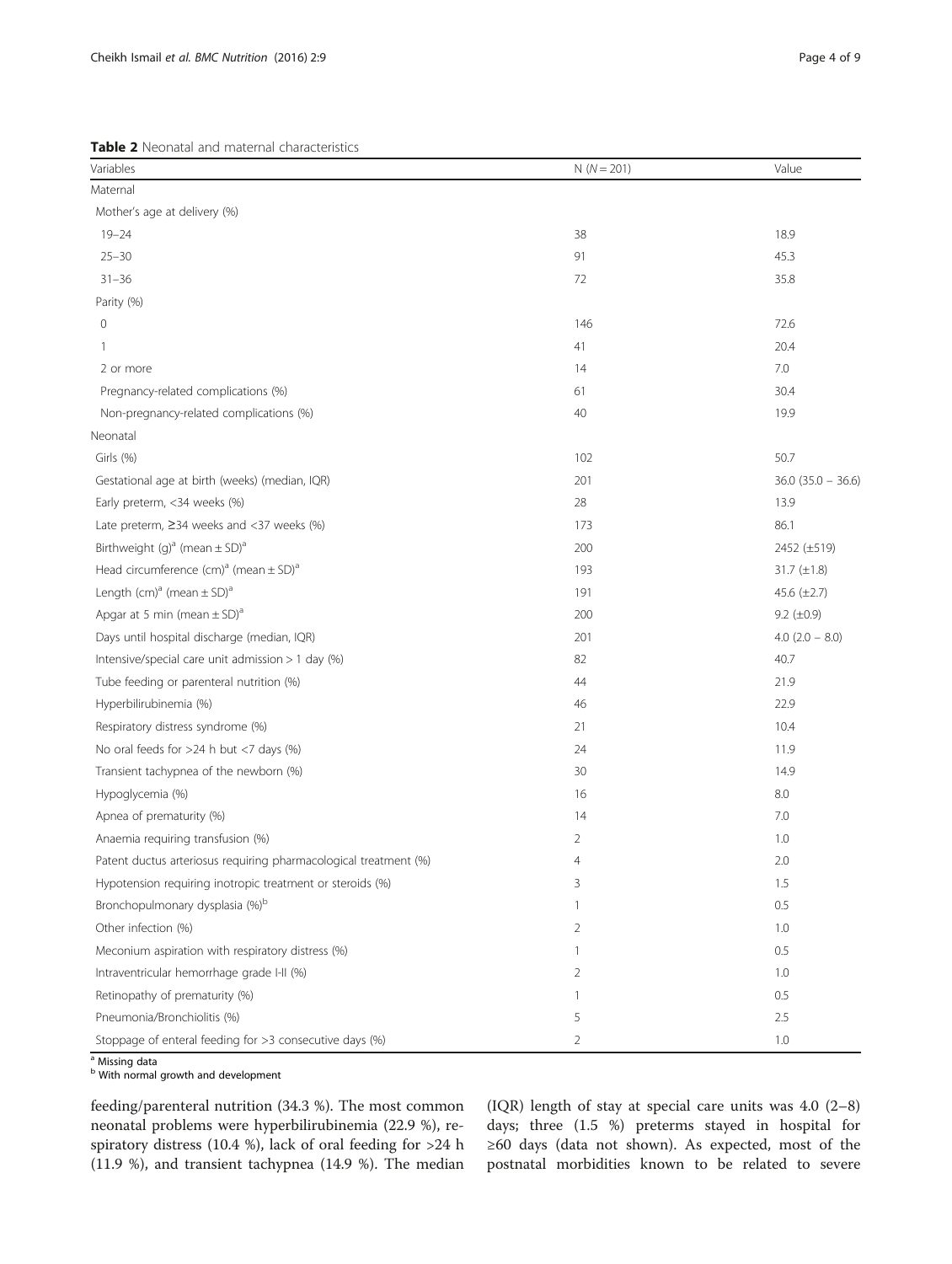prematurity (e.g. bronchopulmonary dysplasia, apnea of prematurity, retinopathy of prematurity) were observed in the very preterm infants  $(GA \langle 32 \rangle \text{ weeks})$ 

Within the first 72 h after birth, oral feeding was initiated in 94 % of the infants. The percentage of infants who received any breastfeeding was 81.8 % within 72 h of birth, 96.4 % at 2 weeks of age, 93.5 % at 8 weeks and 82 % at 4 months (Fig. 1). Exclusive breastfeeding increased from 51.1 % at 72 h after birth (Fig. 1) to 72.1 % by hospital discharge, (late preterms = 75.7 % and early preterms = 50.0 %, data not shown), with a further 16.9 % partially breastfed at hospital discharge (late preterms = 15.0 % and early preterms = 28.6 %, data not shown) (Fig. [2\)](#page-5-0). The rate of exclusive breastfeeding continued to increase to 64.1 % at 2 weeks, and was sustained until 3 months of postnatal age in 55.5 % of the cohort (57.6 and 44.0 % of late and early preterms, respectively; data not shown). At 4 weeks, 31.1 % of infants were fed with breast milk and other milk/formula only, decreasing to 26.0 % at 8 weeks, 31.7 % at 3 months, 26.7 % at 4 months and 10.3 % at 6 months (Fig. 1). Exclusive breastfeeding gradually diminished between 5 and 8 months from 36.8 to 0.8 % and 41.7 to 4.6 %, in late and early preterms, respectively (data not shown), while the consumption of semi-solid and solid foods increased from 32.3 % at 5 months to 96.5 % at 8 months (37.2 to 97.5 %, and 4.17 to 90.9 %, in late and early preterms, respectively) (Fig. [2\)](#page-5-0). High rates of any breastfeeding continued with 73.7 % still being breastfed at 6 months, and 70.4 % (early preterms = 70.8 % and late preterms = 68.2 %, data not shown) still receiving breast milk at 8 months of age (Fig. [2\)](#page-5-0).

Grains, roots and tubers were consumed by 19.3 % of preterms at 5 months, 51.1 % at 6 months and 90.1 % at

8 months of age (Fig. [3](#page-5-0)). By 5 months, vitamin A-rich fruits and vegetables and other fruits and vegetables were being consumed by 12.4 and 16.8 %, respectively. These two food groups were not offered as frequently as grains, roots and tubers, but were given to 61.3 and 72.5 % of infants, respectively, by 8 months. Flesh foods, eggs, and legumes and nuts were offered to 36.8, 7.9, and 13.2 % of infants at 7 months of age, respectively. By 8 months, flesh foods were given to 51.4 % of preterms, while the consumption of eggs, and legumes and nuts remained low (14.1 and 19.7 %, respectively).

Iron supplements were routinely given to preterm infants at most sites in hospital and after discharge, except Oxford where, typically, only infants <35 weeks' gestation received supplements. Most sites provided Vitamin D supplements for infants after discharge but in the participating Nairobi hospitals, vitamin D was only given to selected preterms, and the practice was not standard in Oman. Vitamin K was given at birth to preterm babies at all sites, and most gave multivitamins during and after the hospital stay. Participating hospitals in Brazil gave multivitamins to selected preterms only; standard practice in China was Vitamin A supplementation in hospital and after discharge.

The patterns of longitudinal growth in this cohort for length were very similar to those of the WHO Child Growth Standards for term neonates [\[2](#page-8-0)] during the first months of life, but weight and head circumference differed from the WHO standards until 64 weeks' postmenstrual age [\[18\]](#page-8-0).

#### **Discussion**

One of the aims of the INTERGROWTH-21<sup>st</sup> Project was to produce, for the first time, international standards for



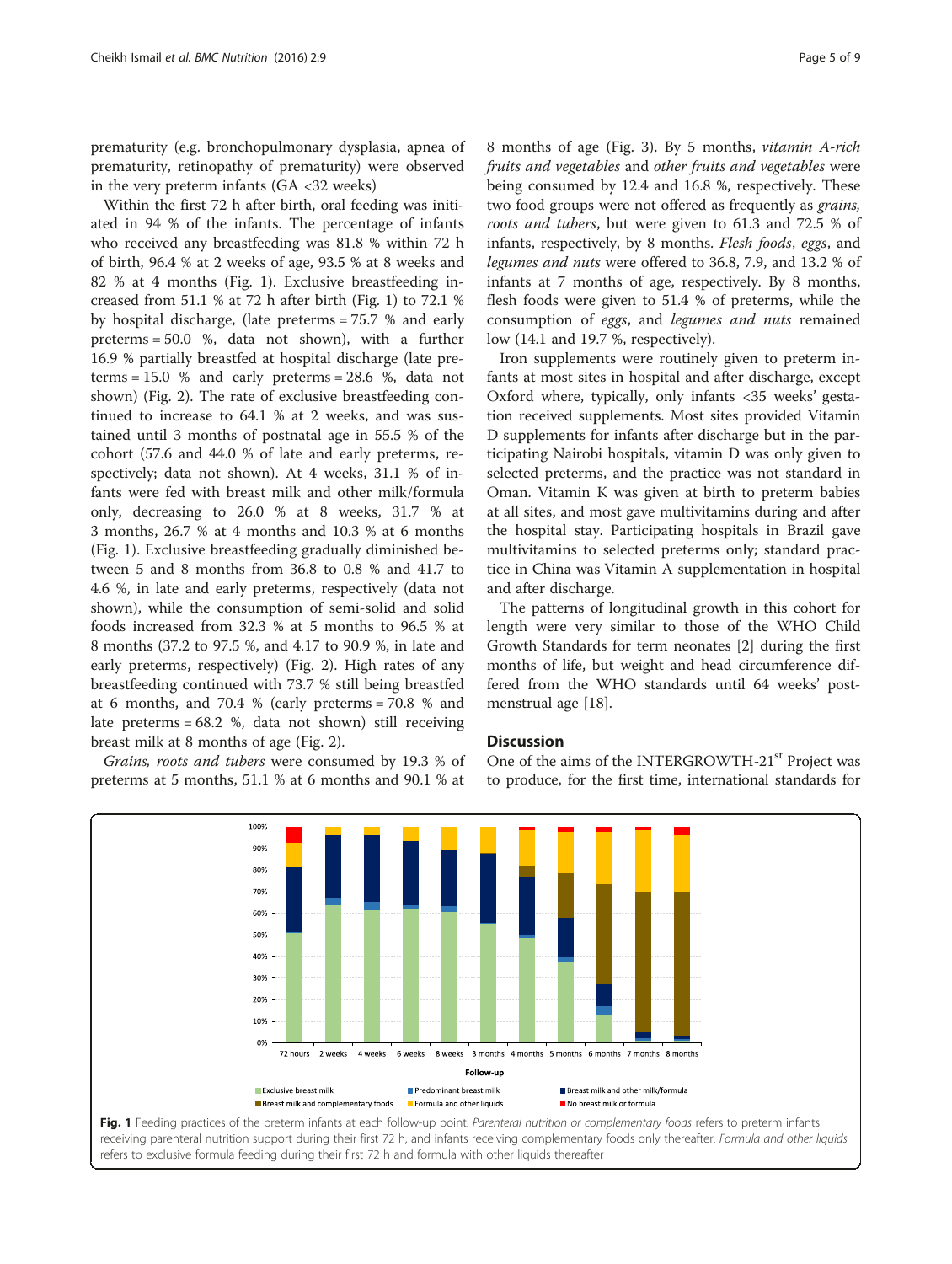<span id="page-5-0"></span>

postnatal growth of preterm infants by gestational age, conforming to the prescriptive approach used in WHO MGRS. Healthy, well-nourished women with minimal constraints on fetal growth were studied prospectively, resulting in a relatively homogenous and 'healthy' population (according to gestational age) of preterm infants. To support the development of the standards, descriptive data were collected to document the degree to which feeding guidelines for adequate postnatal growth were followed.

The participating neonatal teams agreed to follow a set of recommended feeding practices based on the increasing evidence of the short- and long-term benefits of breastfeeding for preterm infants. This included guidelines on supplementation and the introduction of complementary foods.

In this cohort, nearly half the preterm infants were exclusively or predominantly breastfed until 4 months of age, and over two-thirds were still being breastfed at 8 months of age. The rates of exclusive or predominant breastfeeding were lower in this study than in WHO MGRS (MGRS – approximately 80 and 63 %; PPFS – 65.3 and 56.5 % at 4 weeks and 3 months, respectively) [[19\]](#page-8-0). These results are not unexpected as breastfeeding rates are generally lower in preterm compared to term infants [\[9, 20](#page-8-0)–[22](#page-8-0)], and establishing and maintaining breastfeeding in preterms requires considerable support. Factors that may impact upon the ability of preterms to breastfeed are clinical conditions related to prematurity, extended hospitalization, increased sleepiness and maternal illness. Other obstacles may include reduced muscular strength affecting latching, suckling and swallowing. The infant may also be discharged before lactation is fully established, so breastfeeding difficulties cannot be addressed by healthcare professionals. We emphasised these issues across the study sites, suggesting strategies to help mothers overcome these barriers.

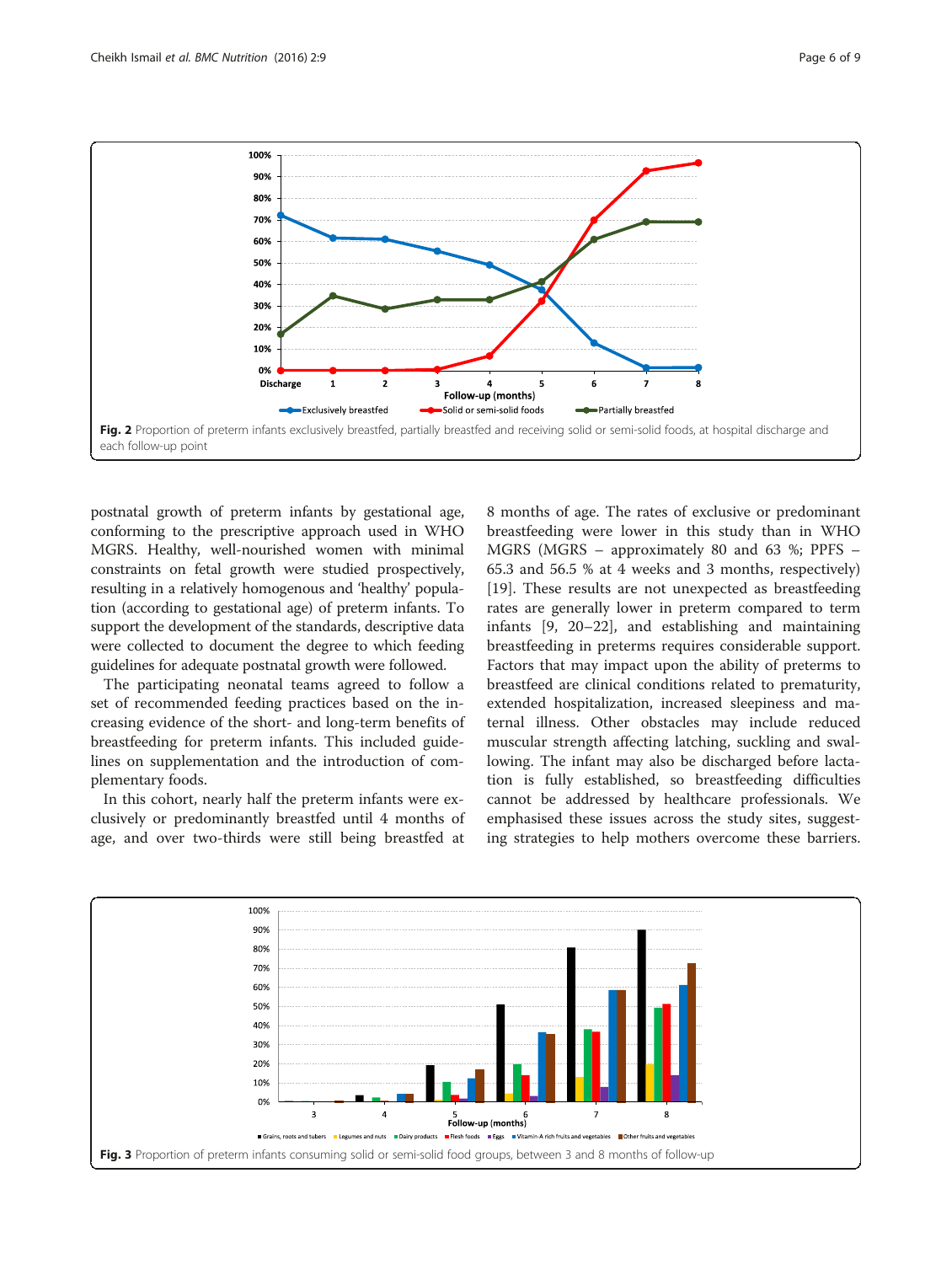However, moving from the context of a research project to general practice will, realistically, be far more challenging.

It has been suggested that, wherever possible, preterm infants should be introduced to solid foods between 5 and 8 months of age to ensure that the appropriate transition period is not missed, and to encourage the development of feeding skills [\[23](#page-8-0)]. Healthy, late preterms, born ≥34 weeks' gestation, may be introduced to solid foods using the same guidelines as term infants. The mean age at which complementary foods were introduced in PPFS was 6 months; not much later than reported for term infants (5.4 months) enrolled in a similar context, who achieved the recommended feeding criteria in WHO MGRS [[24\]](#page-8-0). Of the complementary food groups, the grains, roots and tubers group was the most consistently offered, also similar to WHO MGRS.

Both the American Academy of Pediatrics and European Society of Paediatric Gastroenterology, Hepatology and Nutrition recommend preterm infants receive an iron supplement after hospital discharge [[25, 26](#page-8-0)]. Unlike exclusively breastfed term infants, who can usually maintain their iron levels until approximately 6 months of age, breastfed preterm infants should receive regular iron supplementation, 2– 4 mg/kg/day, from hospital discharge until approximately 6 to 12 months of age [[25](#page-8-0)–[27\]](#page-8-0). Such recommendations were fully implemented at all INTERGROWTH-21<sup>st</sup> sites. There is some evidence to suggest that low birth weight infants and preterms <32 weeks' gestation may benefit from multivitamins and vitamin D supplementation [[14\]](#page-8-0); nearly all our sites provided these supplements after hospital discharge, and vitamin K was given as standard at birth.

PPFS was designed to construct prescriptive standards from a population of preterm infants with the best potential for healthy growth and development, if supported by adequate nutrition and clinical care. Exclusive breastfeeding was established in most PPFS infants by hospital discharge and breastfeeding remained an important source of nutrition for these infants throughout the study. This was consistent with the main goal of the INTERGROWTH-21<sup>st</sup> Neonatal Group feeding guidelines [\[12\]](#page-8-0), which were based on the most current evidence to promote optimal growth at the population level for uncomplicated preterm infants [\[14\]](#page-8-0).

By 64 weeks' postmenstrual age, the  $50<sup>th</sup>$  centiles of our cohort's weights, lengths and head circumferences merged with those of the WHO Child Growth Standards [[2\]](#page-8-0), which indicates that preterm infants without severe postnatal complications, who are predominantly breastfed and receiving adequate postnatal care, progressively recuperate in early postnatal life [[18\]](#page-8-0).

#### **Conclusions**

There is little high-quality information available regarding the most appropriate patterns of postnatal growth for the optimal development and long-term health of preterm infants. Current evidence advocates breastfeeding with appropriate supplementation as the best way to support the growth and development of healthy preterm infants. When conducting postnatal growth research, it is essential to document feeding practices and the extent to which they adhered to the best available evidence.

Uncomplicated, preterm infants can follow evidencebased feeding recommendations centered on breastfeeding. When assessed against the WHO Child Growth Standards for 6 month old infants, adequate growth is achievable for babies born preterm with appropriate nutrition and clinical care.

#### Appendix

Members of the International Fetal and Newborn Growth Consortium for the 21<sup>st</sup> Century (INTERGROWTH-21<sup>st</sup>) and its Committees

#### Scientific Advisory Committee

M Katz (Chair from January 2011), MK Bhan, C Garza, S Zaidi, A Langer, PM Rothwell (from February 2011), Sir D Weatherall (Chair until December 2010).

#### Steering Committee

ZA Bhutta (Chair), J Villar (Principal Investigator), S Kennedy (Project Director), DG Altman, FC Barros, E Bertino, F Burton, M Carvalho, L Cheikh Ismail, WC Chumlea, MG Gravett, YA Jaffer, A Lambert, P Lumbiganon, JA Noble, RY Pang, AT Papageorghiou, M Purwar, J Rivera, C Victora.

#### Executive Committee

J Villar (Chair), DG Altman, ZA Bhutta, L Cheikh Ismail, S Kennedy, A Lambert, JA Noble, AT Papageorghiou.

#### Project Coordinating Unit

J Villar (Head), S Kennedy, L Cheikh Ismail, A Lambert, AT Papageorghiou, M Shorten, L Hoch (until May 2011), HE Knight (until August 2011), EO Ohuma (from September 2010), C Cosgrove (from July 2011), I Blakey (from March 2011).

#### Data Analysis Group

DG Altman (Head), EO Ohuma, J Villar.

#### Data Management Group

DG Altman (Head), F Roseman, N Kunnawar, SH Gu, JH Wang, MH Wu, M Domingues, P Gilli, L Juodvirsiene, L Hoch (until May 2011), N Musee (until June 2011), H Al-Jabri (until October 2010), S Waller (until June 2011), C Cosgrove (from July 2011), D Muninzwa (from October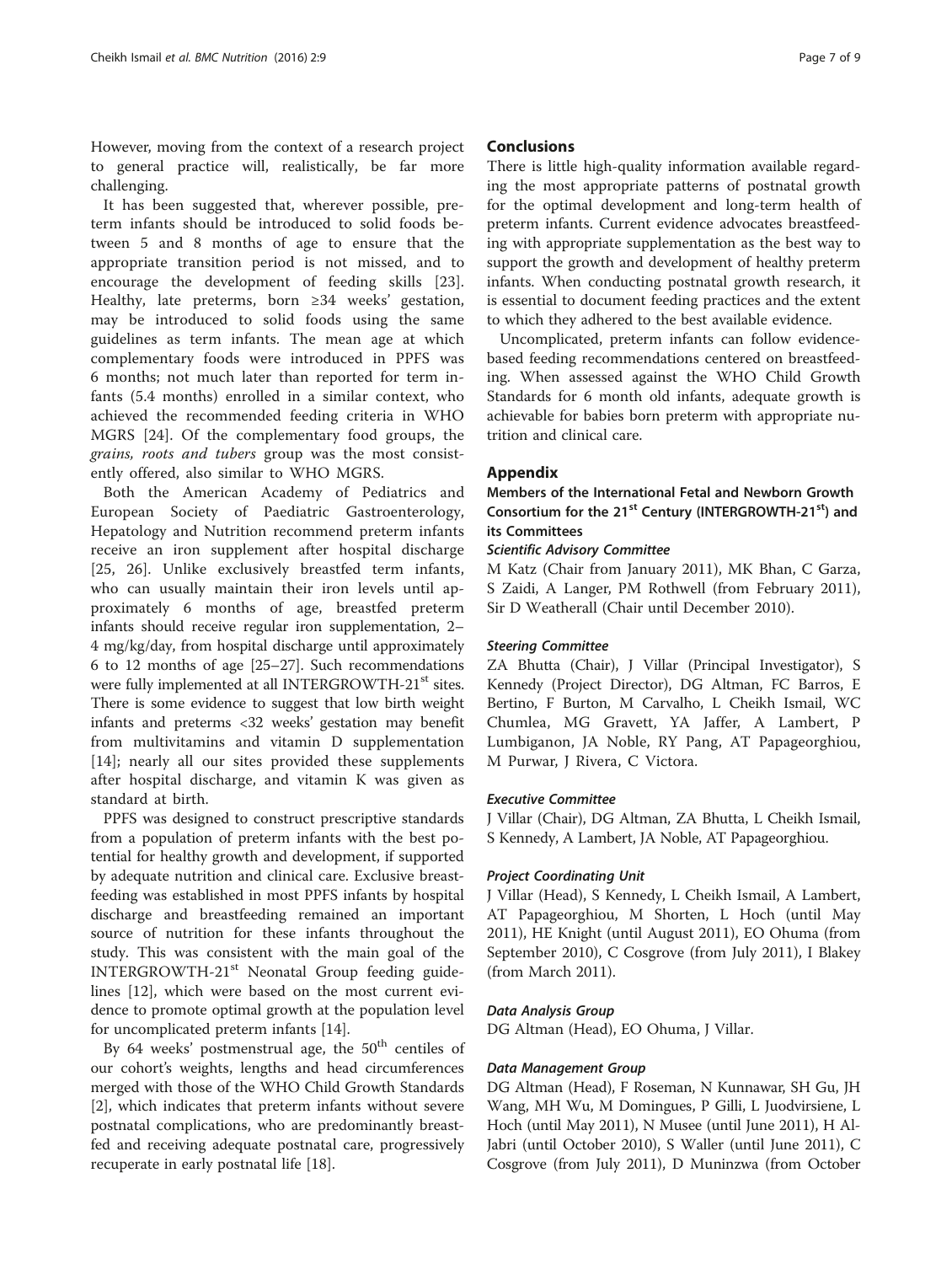2011), EO Ohuma (from September 2010), D Yellappan (from November 2010), A Carter (from July 2011), D Reade (from June 2012), R Miller (from June 2012).

#### Ultrasound Group

AT Papageorghiou (Head), L Salomon (Senior external advisor), A Leston, A Mitidieri, F Al-Aamri, W Paulsene, J Sande, WKS Al-Zadjali, C Batiuk, S Bornemeier, M Carvalho, M Dighe, P Gaglioti, N Jacinta, S Jaiswal, JA Noble, K Oas, M Oberto, E Olearo, MG Owende, J Shah, S Sohoni, T Todros, M Venkataraman, S Vinayak, L Wang, D Wilson, QQ Wu, S Zaidi, Y Zhang, P Chamberlain (until September 2012), D Danelon (until July 2010), I Sarris (until June 2010), J Dhami (until July 2011), C Ioannou (until February 2012), CL Knight (from October 2010), R Napolitano (from July 2011), S Wanyonyi (from May 2012), C Pace (from January 2011), V Mkrtychyan (from June 2012).

#### Anthropometry Group

L Cheikh Ismail (Head), WC Chumlea (Senior external advisor), F Al-Habsi, ZA Bhutta, A Carter, M Alija, JM Jimenez-Bustos, J Kizidio, F Puglia, N Kunnawar, H Liu, S Lloyd, D Mota, R Ochieng, C Rossi, M Sanchez Luna, YJ Shen, HE Knight (until August 2011), DA Rocco (from June 2012), IO Frederick (from June 2012).

#### Neonatal Group

ZA Bhutta (Head), E Albernaz, M Batra, BA Bhat, E Bertino, P Di Nicola, F Giuliani, I Rovelli, K McCormick, R Ochieng, RY Pang, V Paul, V Rajan, A Wilkinson, A Varalda (from September 2012).

#### Environmental Health Group

B Eskenazi (Head), LA Corra, H Dolk, J Golding, A Matijasevich, T de Wet, JJ Zhang, A Bradman, D Finkton, O Burnham, F Farhi.

#### Participating countries and local investigators

Brazil: FC Barros (Principal Investigator), M Domingues, S Fonseca, A Leston, A Mitidieri, D Mota, IK Sclowitz, MF da Silveira.

China: RY Pang (Principal Investigator), YP He, Y Pan, YJ Shen, MH Wu, QQ Wu, JH Wang, Y Yuan, Y Zhang.

India: M Purwar (Principal Investigator), A Choudhary, S Choudhary, S Deshmukh, D Dongaonkar, M Ketkar, V Khedikar, N Kunnawar, C Mahorkar, I Mulik, K Saboo, C Shembekar, A Singh, V Taori, K Tayade, A Somani.

Italy: E Bertino (Principal Investigator), P Di Nicola, M Frigerio, G Gilli, P Gilli, M Giolito, F Giuliani, M Oberto, L Occhi, C Rossi, I Rovelli, F Signorile, T Todros.

Kenya: W Stones and M Carvalho (Co- Principal Investigators), J Kizidio, R Ochieng, J Shah, S Vinayak, N

Musee (until June 2011), C Kisiang'ani (until July 2011), D Muninzwa (from August 2011).

Oman: YA Jaffer (Principal Investigator), J Al-Abri, J Al-Abduwani, FM Al-Habsi, H Al-Lawatiya, B Al-Rashidiya, WKS Al-Zadjali, FR Juangco, M Venkataraman, H Al-Jabri (until October 2010), D Yellappan (from November 2010).

UK: S Kennedy (Principal Investigator), L Cheikh Ismail, AT Papageorghiou, F Roseman, A Lambert, EO Ohuma, S Lloyd, R Napolitano (from July 2011), C Ioannou (until February 2012), I Sarris (until June 2010).

USA: MG Gravett (Principal Investigator), C Batiuk, M Batra, S Bornemeier, M Dighe, K Oas, W Paulsene, D Wilson, IO Frederick, HF Andersen, SE Abbott, AA Carter, H Algren, DA Rocco, TK Sorensen, D Enquobahrie, S Waller (until June 2011).

#### Competing interests

The authors declare that they have no competing interests.

#### Authors' contributions

All authors read and approved the final manuscript.

#### Acknowledgements

This project was supported by a generous grant from the Bill & Melinda Gates Foundation to the University of Oxford, for which we are very grateful. We would also like to thank the Health Authorities in Pelotas, Brazil; Beijing, China; Nagpur, India; Turin, Italy; Nairobi, Kenya; Muscat, Oman; Oxford, UK and Seattle, USA, who facilitated the project by allowing participation of these study sites as collaborating centres. We are extremely grateful to Philips Medical Systems who provided the ultrasound equipment and technical assistance throughout the project. We also thank MedSciNet U.K. Ltd for setting up the INTERGROWTH-21<sup>st</sup> web-site and for the development, maintenance and support of the on-line data management system. MMS gratefully acknowledges the financial support of the National Counsel of Technological and Scientific Development, Brazil. We thank the parents and infants who participated in the studies and the more than 200 members of the research teams who made the implementation of this project possible. The participating hospitals included: Brazil, Pelotas (Hospital Miguel Piltcher, Hospital São Francisco de Paula, Santa Casa de Misericórdia de Pelotas, and Hospital Escola da Universidade Federal de Pelotas); China, Beijing (Beijing Obstetrics & Gynecology Hospital, Shunyi Maternal & Child Health Centre, and Shunyi General Hospital); India, Nagpur (Ketkar Hospital, Avanti Institute of Cardiology Private Limited, Avantika Hospital, Gurukrupa Maternity Hospital, Mulik Hospital & Research Centre, Nandlok Hospital, Om Women's Hospital, Renuka Hospital & Maternity Home, Saboo Hospital, Brajmonhan Taori Memorial Hospital, and Somani Nursing Home); Kenya, Nairobi (Aga Khan University Hospital, MP Shah Hospital and Avenue Hospital); Italy, Turin (Ospedale Infantile Regina Margherita Sant' Anna and Azienda Ospedaliera Ordine Mauriziano); Oman, Muscat (Khoula Hospital, Royal Hospital, Wattayah Obstetrics & Gynaecology Poly Clinic, Wattayah Health Centre, Ruwi Health Centre, Al-Ghoubra Health Centre and Al-Khuwair Health Centre); UK, Oxford (John Radcliffe Hospital) and USA, Seattle (University of Washington Hospital, Swedish Hospital, and Providence Everett Hospital).

Full acknowledgement of all those who contributed to the development of the INTERGROWTH-21<sup>st</sup> Project protocol appears at [www.intergrowth21.org.uk.](http://www.intergrowth21.org.uk/)

#### Financial disclosure statement

The authors have indicated that they have no financial relationships relevant to this article to disclose.

#### Author details

<sup>1</sup>Nuffield Department of Obstetrics & Gynaecology and Oxford Maternal & Perinatal Health Institute, Green Templeton College, University of Oxford,